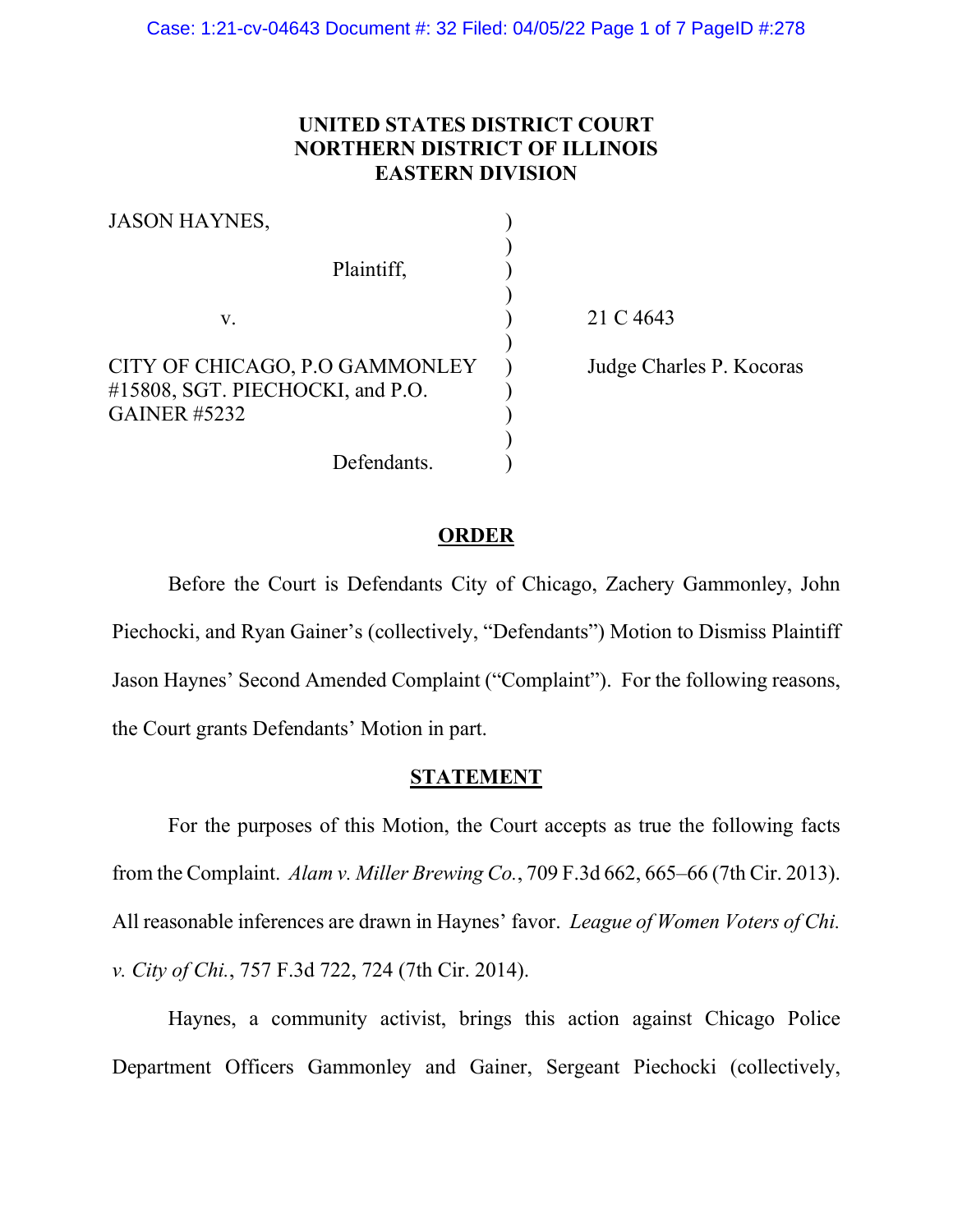"Officers"), and the City of Chicago (the "City") for violations of his civil rights under 42 U.S.C. § 1983. Haynes specifically challenges the constitutionality of his detainment and criminal prosecution, which took place in 2018.

On June 1, 2018, Haynes was driving a vehicle belonging to fellow community activist Viada Elam through an alley while performing trash removal in his neighborhood. Haynes was pulled over by Piechocki after he pulled out of the alley. Haynes informed Piechocki that he was driving to pick up another worker to help remove a large item and the vehicle belonged to Elam. Piechocki confirmed with dispatch that the car belonged to Elam, and also learned Elam holds a concealed carry permit. Officers Gainer and Gammonley arrived shortly thereafter to assist Piechocki.

Haynes was taken into custody and the vehicle was subsequently searched by the Officers. At this point, Elam, who was not in the vehicle, approached Piechocki and informed him that her handgun was in the vehicle, and she had documentation to prove she legally owned the gun. Despite this alleged knowledge, the Officers filed criminal charges against Haynes for knowingly possessing a firearm. Haynes was placed into custody on June 1, 2018, and released on a recognizance bond requiring electronic monitoring on June 6, 2018. After learning Elam owned the gun, the Cook County State's Attorney's Office dismissed all criminal charges against Haynes on September 26, 2019.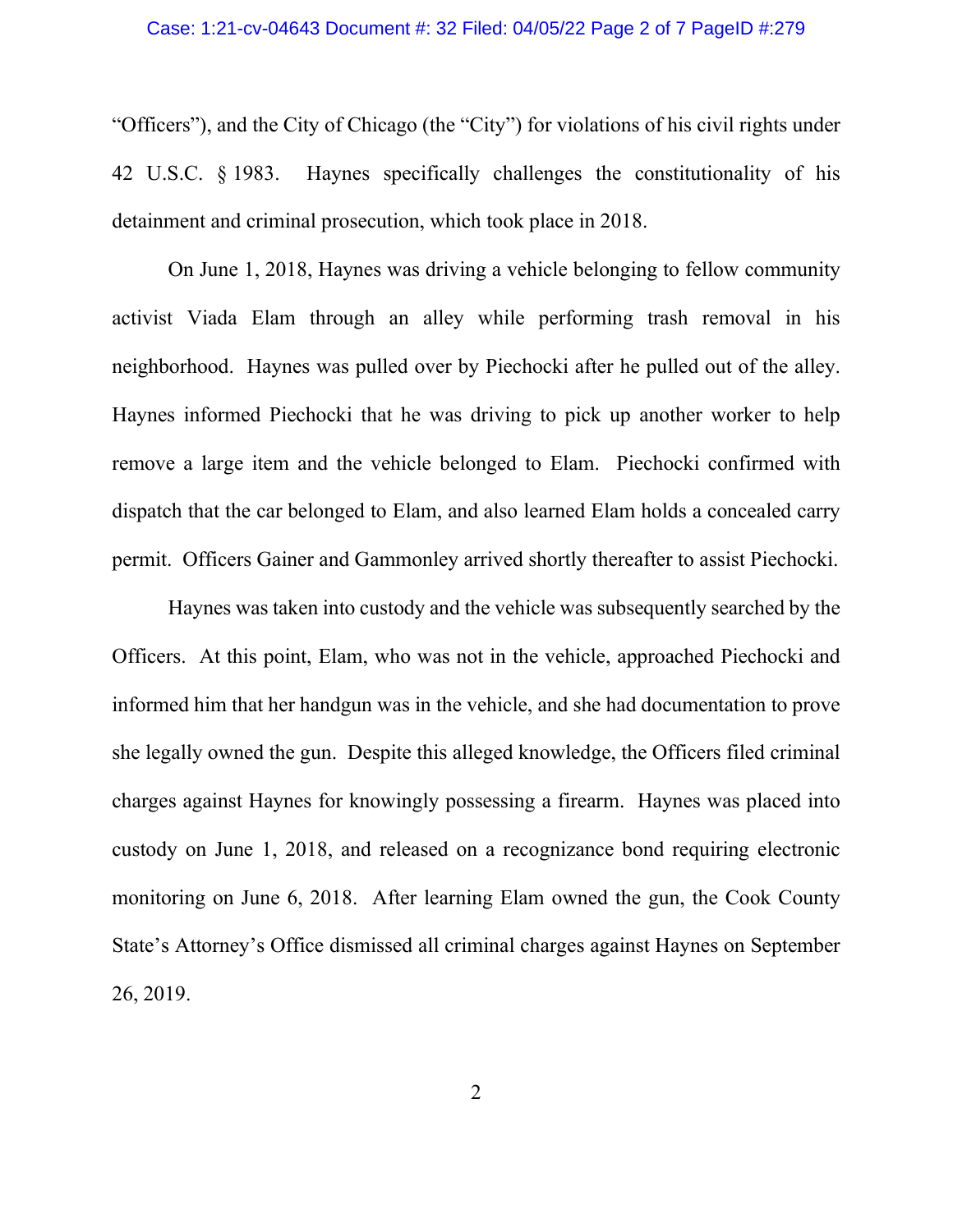#### Case: 1:21-cv-04643 Document #: 32 Filed: 04/05/22 Page 3 of 7 PageID #:280

Based on these events, Haynes alleges: state-law malicious prosecution against the Officers and indemnification against the City, and federal claims of unlawful pretrial detention and conspiracy against the Officers under Section 1983. Defendants now move to dismiss the Complaint under Federal Rule of Civil Procedure 12(b)(6).

A motion to dismiss under Rule 12(b)(6) "tests the sufficiency of the complaint, not the merits of the case." *McReynolds v. Merrill Lynch & Co.*, 694 F.3d 873, 878 (7th Cir. 2012). The allegations in the complaint must set forth a "short and plain statement of the claim showing that the pleader is entitled to relief." Fed. R. Civ. P. 8(a)(2). A plaintiff need not provide detailed factual allegations, but it must provide enough factual support to raise its right to relief above a speculative level. *Bell Atl. Corp. v. Twombly*, 550 U.S. 544, 555 (2007).

A claim must be facially plausible, meaning that the pleadings must "allow . . . the court to draw the reasonable inference that the defendant is liable for the misconduct alleged." *Ashcroft v. Iqbal*, 556 U.S. 662, 678 (2009). The claim must be described "in sufficient detail to give the defendant 'fair notice of what the . . . claim is and the grounds upon which it rests.'" *E.E.O.C. v. Concentra Health Servs., Inc.*, 496 F.3d 773, 776 (7th Cir. 2007) (quoting *Twombly*, 550 U.S. at 555). "[T]hreadbare recitals of the elements of a cause of action, supported by mere conclusory statements," are insufficient to withstand a Rule 12(b)(6) motion to dismiss. *Iqbal*, 556 U.S. at 678.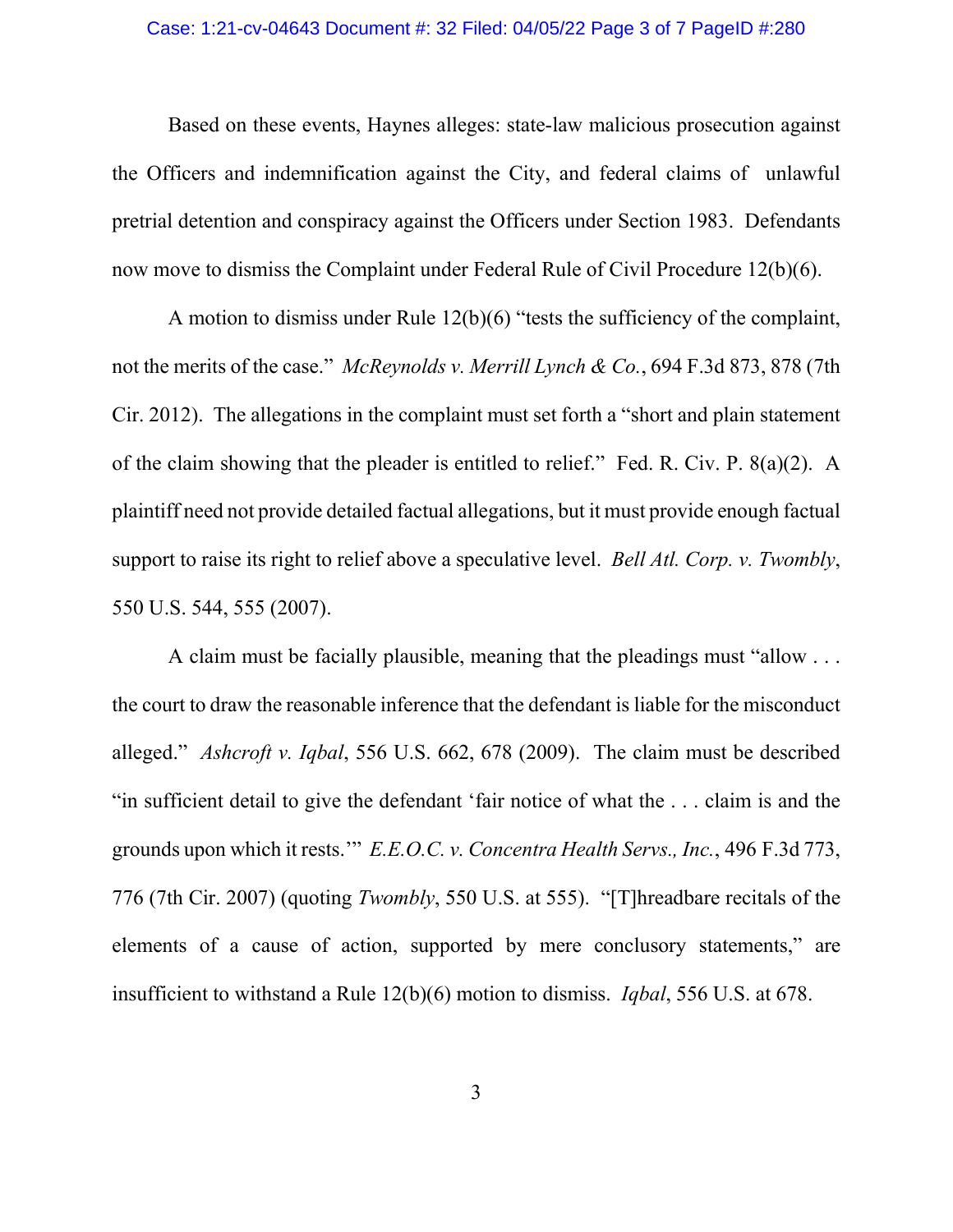#### Case: 1:21-cv-04643 Document #: 32 Filed: 04/05/22 Page 4 of 7 PageID #:281

Before addressing the merits of the Motion, we must address an evidentiary issue. In support of their Motion, Defendants attach evidence, including the Officers' report and bodycam footage. The Court's review on a 12(b)(6) motion is typically limited to the allegations in the Complaint, but the Court may also consider "documents that are attached to the complaint, documents that are central to the complaint and are referred to in it, and information that is properly subject to judicial notice." *Williamson v. Curran*, 714 F.3d 432, 436 (7th Cir. 2013). Defendants argue Haynes incorporated the Officers' report by reference. And because the bodycam footage is referenced in the report, Defendants argue, we may consider that as well.

We agree that we may consider the Officers' report. The Complaint alleges the Officers "disregarded evidence and knowingly falsified documents and reports stating that Plaintiff possessed a handgun when they knew that he did not." Dkt.  $\# 8, \P 18$ . Thus, the report is referred to in the Complaint and central to Haynes' claims. However, consideration of the bodycam footage at this stage is a step too far. While it is mentioned in the report, the bodycam footage is not mentioned in the Complaint. Therefore, consideration of the bodycam footage, even if it may paint a different picture than the Complaint, goes against the well-established standards of review for a motion to dismiss under Rule  $12(b)(6)$  $12(b)(6)$ .<sup>1</sup>

<span id="page-3-0"></span><sup>&</sup>lt;sup>1</sup> This is not to say a complaint clearly contradicted by bodycam footage can never be disposed of at an early stage. Rules 12(c) and 56 allow for consideration of evidence outside the complaint and are the procedurally appropriate manner for disposing of such a complaint.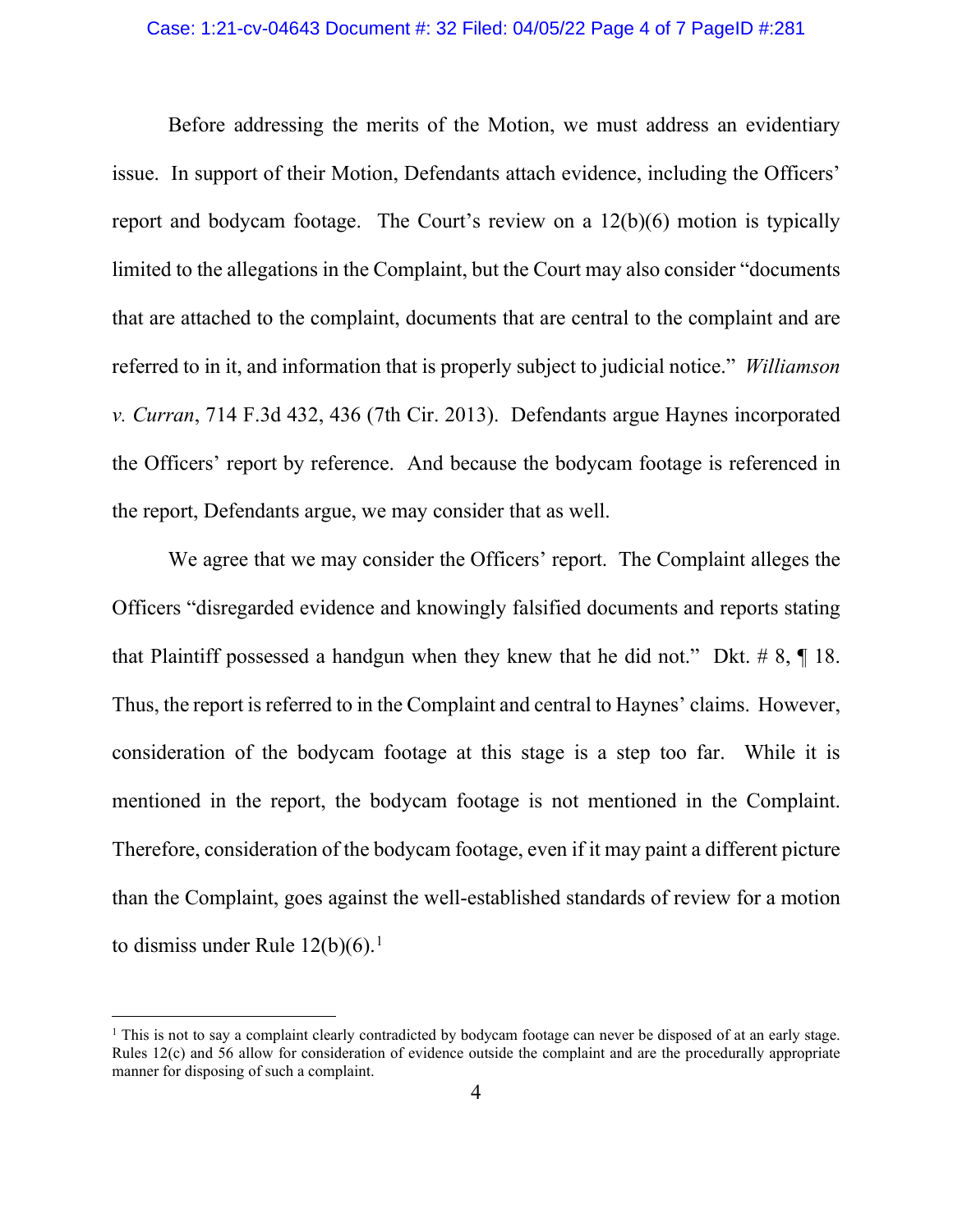### Case: 1:21-cv-04643 Document #: 32 Filed: 04/05/22 Page 5 of 7 PageID #:282

Moving to the merits, Defendants argue Haynes' Section 1983 claims for unlawful pretrial detention and conspiracy must be dismissed because of the existence of probable cause. We agree.

Like an arrest, a pretrial detention constitutes a Fourth Amendment "seizure" and "is justified only on probable cause to believe that the detainee has committed a crime." *Young v. City of Chi.*, 987 F.3d 641, 644 (7th Cir. 2021) (quoting *Lewis v. City of Chi.*, 914 F.3d 472, 477 (7th Cir. 2019)). "[P]robable cause is a common-sense inquiry requiring only a probability of criminal activity." *Whitlock v. Brown*, 596 F.3d 406, 411 (7th Cir. 2010) (cleaned up). "Probable cause is assessed objectively" based on the information known to the arresting officers and the conclusions that might reasonably be drawn from that information. *Holmes v. Vill. of Hoffman Estates*, 511 F.3d 673, 679 (7th Cir. 2007). "In making that assessment, the court must consider the facts as they reasonably appeared to the arresting officer, seeing what he saw, hearing what he heard, and so forth." *Id.* The existence of probable cause defeats an unlawful detention claim. *Id.* at 679–80. Notably, "probable cause to believe that a person has committed *any* crime will preclude a false arrest claim, even if the person was arrested on additional or different charges for which there was no probable cause." *Id.* at 682 (emphasis in original).

Here, according to the Officers' report, Haynes was pulled over for failing to stop at a stop sign. After a short pursuit, Haynes pulled over, Piechocki approached the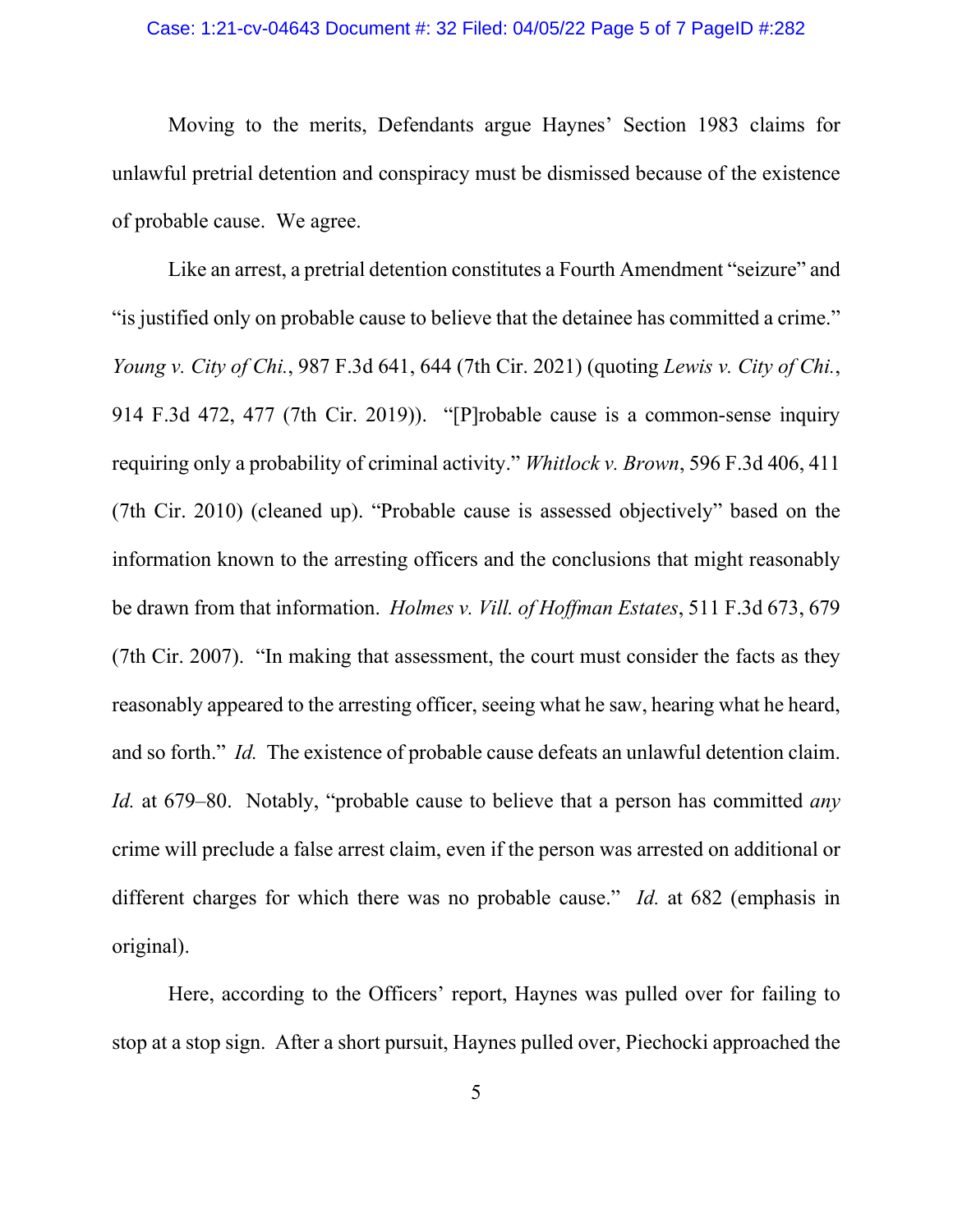#### Case: 1:21-cv-04643 Document #: 32 Filed: 04/05/22 Page 6 of 7 PageID #:283

vehicle and immediately smelled "an odor of fresh cannabis." Dkt. # 14-1, p. 3. Piechocki requested a driver's license, but Haynes failed to produce one and became irate. Dispatch informed Piechocki that Haynes' driver's license was revoked. After learning of this, Haynes was placed into custody. A subsequent custodial and inventory search of the car revealed Elam's gun and a "hand rolled cigar containing a green leafy substance." *Id.*

Thus, the Officers' report establishes that Haynes was arrested for driving with a suspended license, which Haynes does not contest. Therefore, based on these facts, the Officers unquestionably had probable cause to arrest and detain Haynes for driving on a suspended license, defeating his unlawful pretrial detention claim. Because there is no underlying constitutional violation, Haynes' Section 1983 conspiracy claim fails as well.

Accordingly, the Motion is granted as to Haynes' federal claims. Since we dismiss the federal claims because of the existence of probable cause, we do not address Defendants' statute of limitations or qualified immunity arguments.

Having dismissed the federal claims, all that remain are Haynes' state law malicious prosecution and indemnification claims. "When all federal claims in a suit in federal court are dismissed before trial, the presumption is that the court will relinquish federal jurisdiction over any supplemental state-law claims." *Al's Serv. Ctr. v. BP Prods. N. Am., Inc.*, 599 F.3d 720, 727 (7th Cir.2010). However, we may dispose